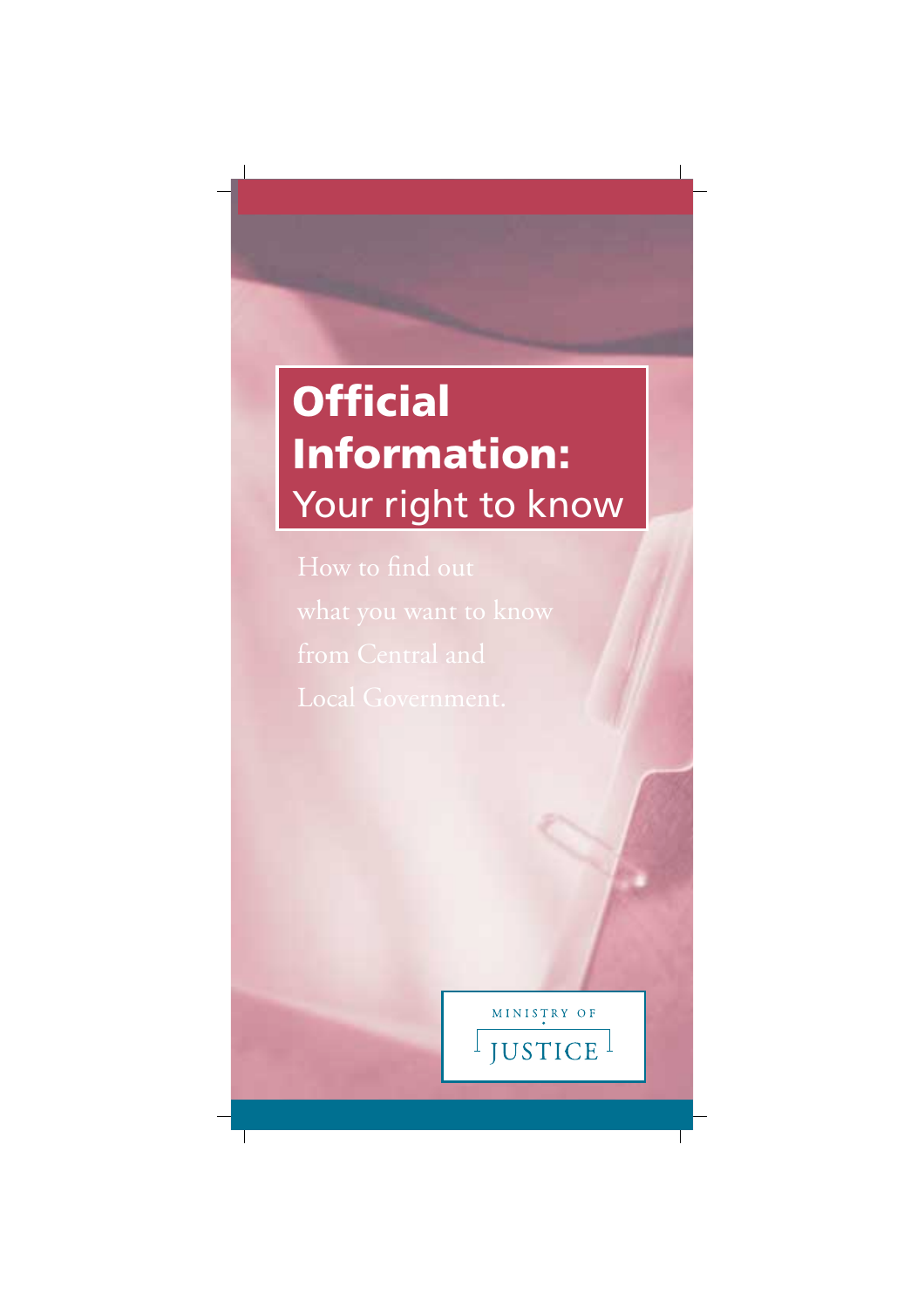## OFFICIAL INFORMATION

#### *What is Official Information?*

Official Information is any information held by the Government, including:

- Ministers of the Crown in their official capacity;
- Government departments and organisations;
- Local authorities, territorial and regional councils and community boards;
- State-owned enterprises;
- Educational institutions, including Boards of Trustees;
- Public hospitals.

A full list of the organisations that you can request information from can be found in the Directory of Official Information, which is published by the Ministry of Justice every two years. The Directory is available in public libraries, and on the Ministry of Justice website www.justice.govt.nz

*What is the law on access to official information?* There are two Acts that govern access to official information:

- the Official Information Act 1982; and
- the Local Government Official Information and Meetings Act 1987.

The guiding principle is that information must be made available unless good reason exists under the Acts for withholding it.

The purpose of the law is to:

- increase the availability of official information to promote more effective public participation in the making and administration of laws and policies;
- to promote the accountability of Ministers of the Crown and government officials; and
- protect sensitive information where necessary in the public interest or to preserve personal privacy.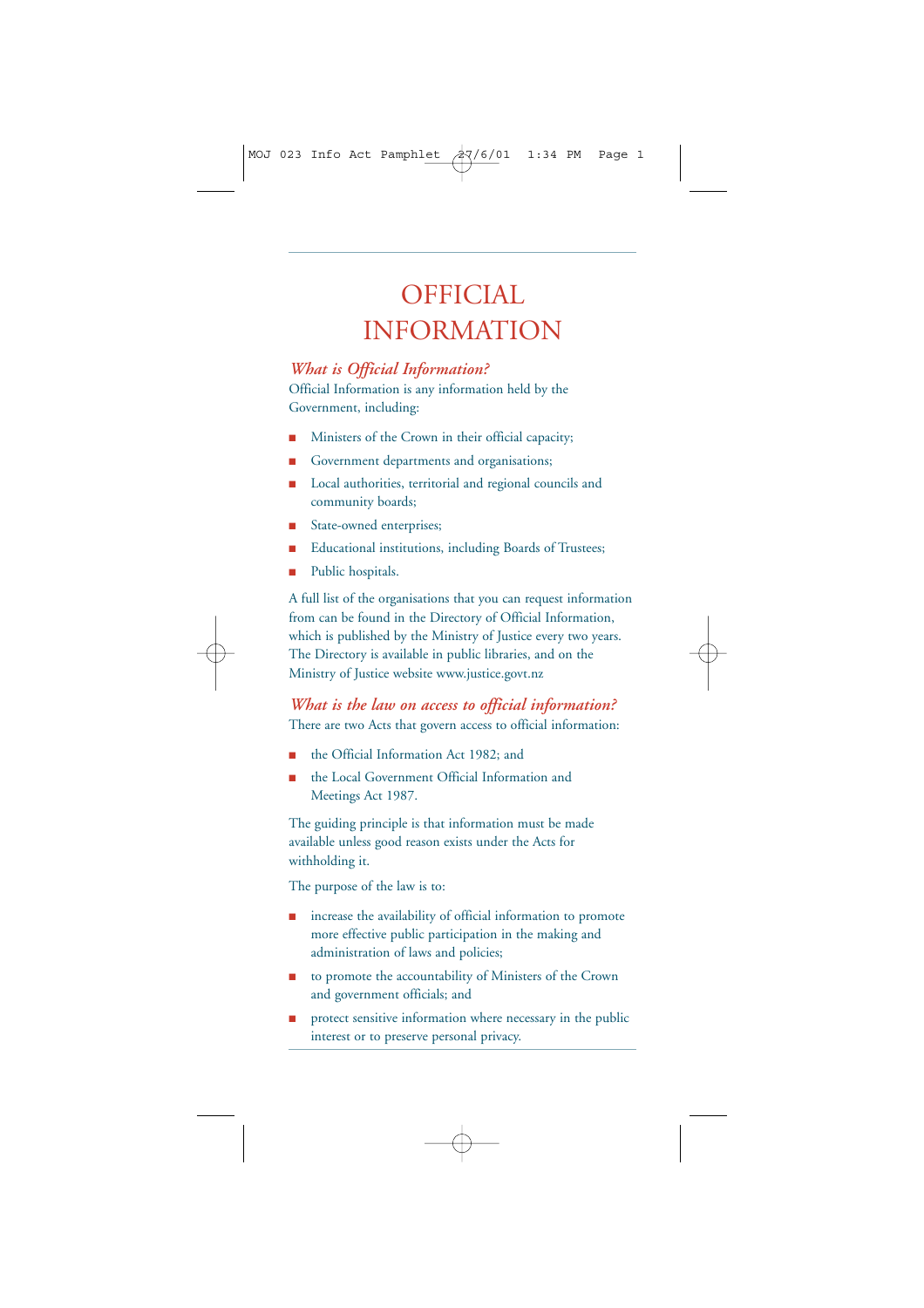#### *What information can you ask for?* You can ask for:

- access to any specified official information;
- reasons for decisions made about you;
- internal policies, principles, rules or guidelines; and
- meeting agendas and minutes of public bodies, including those not open to the public.

You can also ask for personal information about yourself. However, this type of information is covered by the Privacy Act 1993, not the Official Information Act. If you are requesting personal information about someone other than yourself this is covered by the Official Information Act.

- If a person or an organisation holds personal information about you then you have rights under the Privacy Act. The Act applies to personal information held by almost every person or organisation in New Zealand, though there are some specific exceptions, including Members of Parliament, the Ombudsmen, the Courts and the news media.
- The Privacy Act controls how people and organisations collect, use, disclose, store and give access to personal information. For example, under the Act you can apply to the relevant person or organisation if you want a copy of, or access to, personal information held about yourself. You may also ask for it to be corrected.
- Any person may make a complaint to the Privacy Commissioner if they think that there has been a breach of their privacy by a person or organisation holding their personal information.
- For further information on your specific rights or on how to make a complaint you can contact the Privacy Hotline on (0800) 803 909 or look at the Office of the Privacy Commissioner's website at www.privacy.org.nz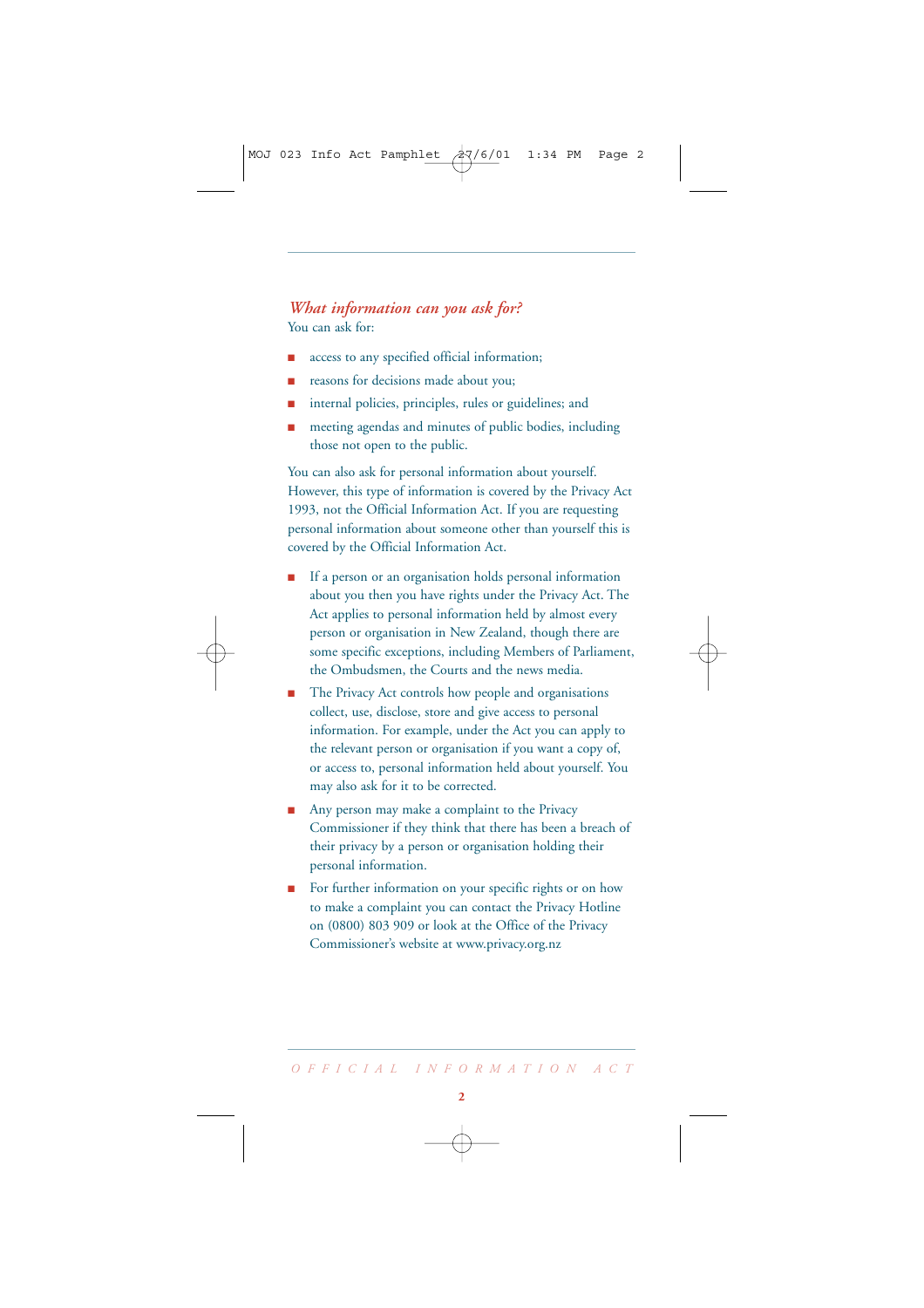#### *How do you request information?* Making a request is simple:

- Contact the Minister, department, organisation or local authority (Mayor, councillor or council staff) concerned and ask for the information;
- Be as specific as you can in identifying what information you are looking for;
- Requests are best made in writing, but you can ask for the information in person or by telephone too; and
- Keep a note of when, how and who you made your request to (and keep a copy of any requests made in writing).

To help you identify what specific information you require the Directory of Official Information provides the following details about each organisation:

- its structure, functions and responsibilities;
- the kinds of documents it holds:
- the manuals or other documents which contain policies, principles, rules or guidelines; and
- the contact details of the people within the organisation to send the request to.

#### *Can anyone request official information?*

Anyone who is in New Zealand can request official information. New Zealand citizens overseas, and corporate bodies with a place of business in New Zealand can also apply.

#### *Do you have to pay?*

There may be a charge, but it must be a reasonable one.

- You should be told of the charge, or given an estimate, before the information is provided;
- Any charge will be related to the cost of the labour and materials involved in making the information available; and
- If you think the charge is unfair you can complain to the Ombudsman (see below).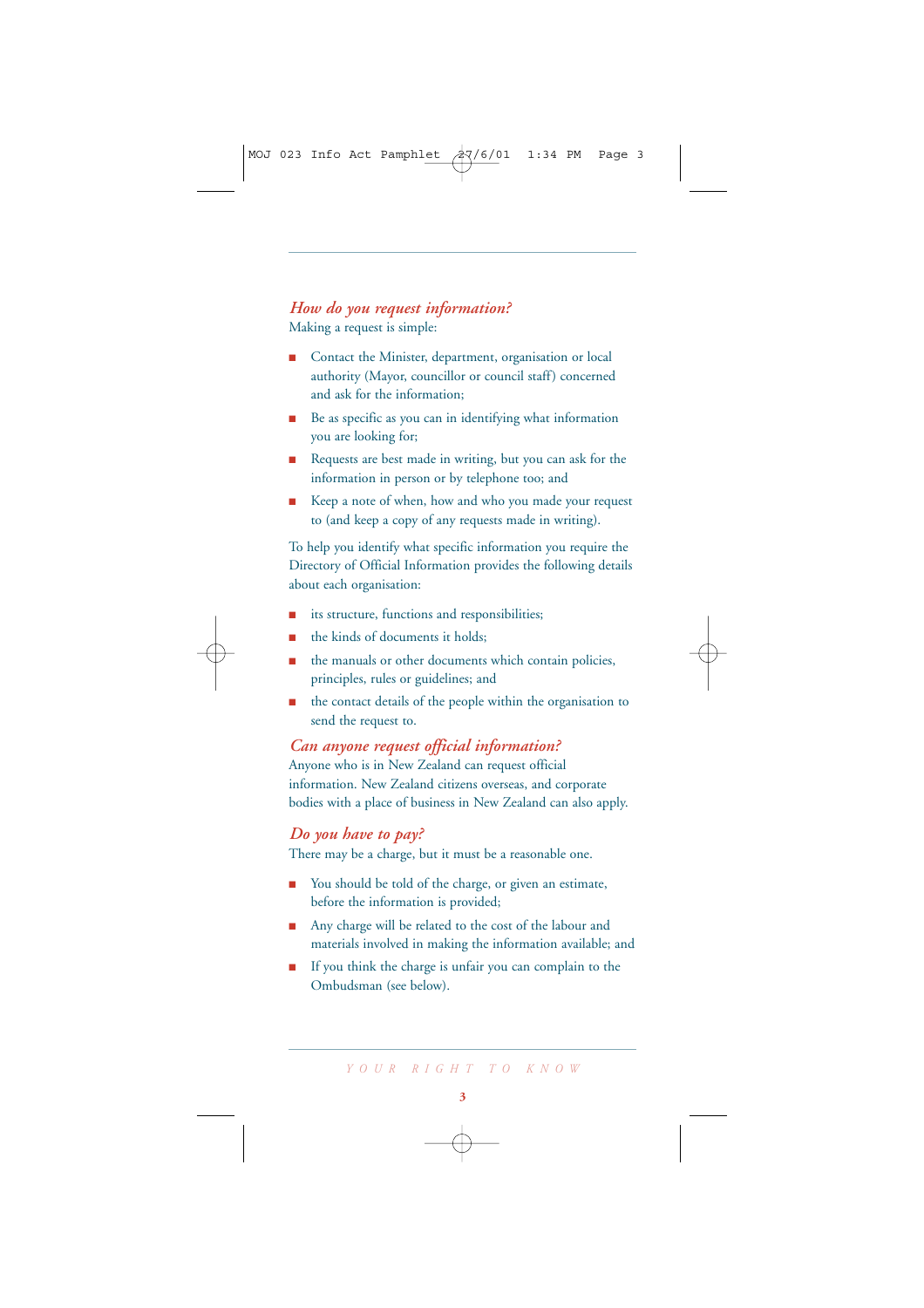#### *How long will it take?*

- Your request must be answered within 20 working days. The time limit for answering requests can be extended in some cases but if this happens you must be told of the extension and the reasons for it.
- If you need the information urgently you can ask for the request to be treated as urgent but you must explain why.

#### *How will information be provided?*

If you want the information to be provided in a particular way you should state this in your request:

- you can ask for a copy of the information or to look at it;
- you may listen to a tape recording or see a film or videotape and you can ask for a transcript;
- where information is stored in a computer you may ask for a printout of that information.

### *Can information be withheld?*

Yes. Requests can be refused, but:

- only if good reason exists under the Act for not releasing the information (see below);
- you must be told of the reason for the refusal; and
- you must be informed of your right to ask the Ombudsman to investigate the refusal.

A request for information can be refused under the Official Information Act 1982. These reasons include:

- the national security or defence of New Zealand;
- the maintenance of the law:
- trade secrets and commercial confidentiality;
- personal privacy;
- legal professional privilege;
- the health and safety of the public;
- the effective conduct of the decision making and policy advice processes of government; and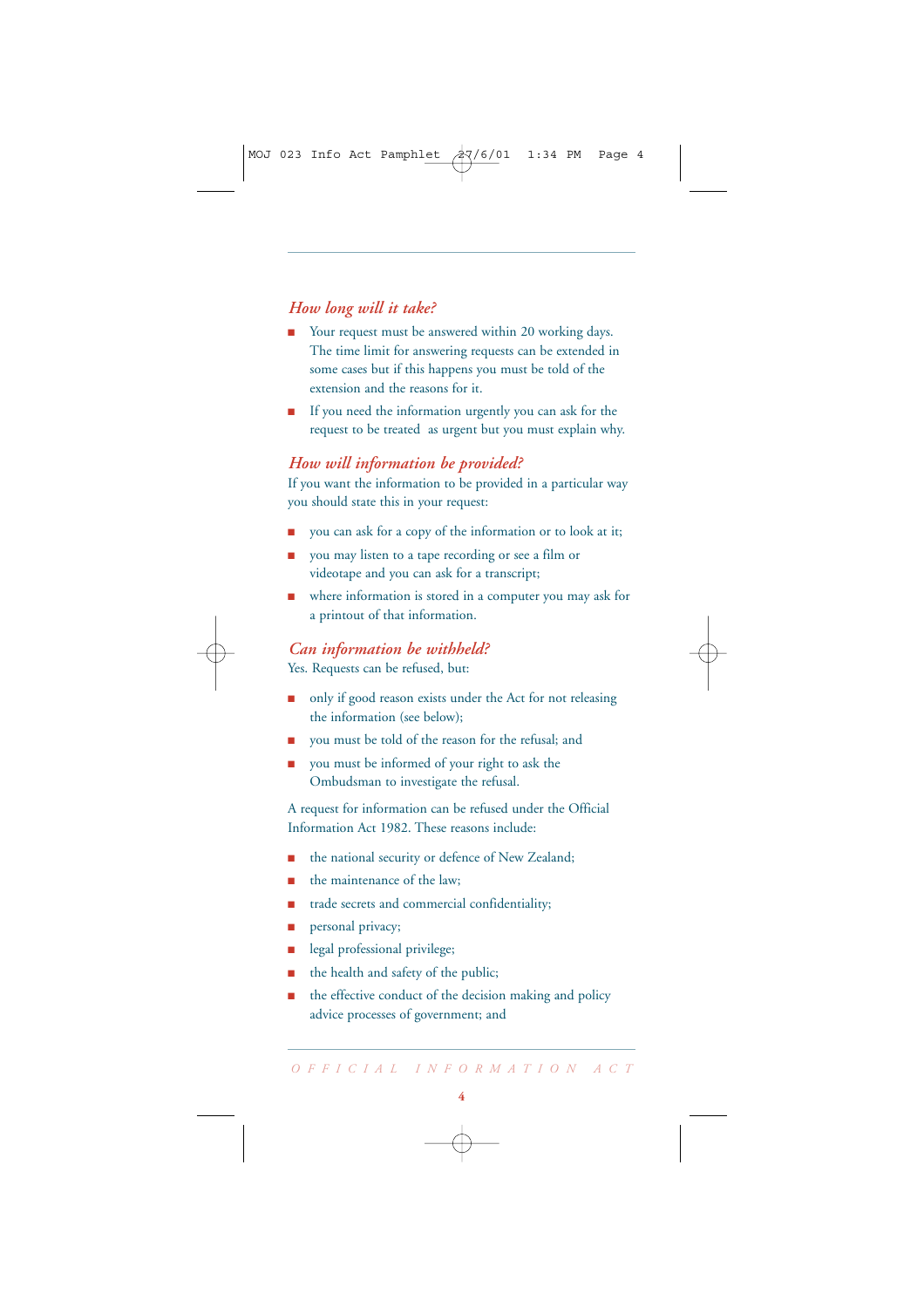the administrative capacity of the organisation concerned to process a request.

Sometimes you may be given some but not all information requested, e.g. a document with sensitive parts deleted.

#### *Can you complain about a decision?* Yes. You can complain to the Ombudsmen (see below) if:

- you are refused access to any information;
- the person handling your request does not reply to you within the time limit;
- you are not happy with the length of an extended time limit;
- you believe that you have been charged an unreasonable amount for the information;
- you are not happy with the way the information has been made available or with any conditions placed on the use of the information.

#### *What is the Office of the Ombudsmen?*

The Ombudsmen are independent Officers of Parliament who can investigate complaints concerning New Zealand central, regional and local government organisations and agencies.

If an Ombudsman thinks your request for information should not have been refused, or that your complaint is justified in any way, he or she may make a recommendation to the Minister, department, organisation or local authority concerned. Recommendations are usually accepted. Many complaints are resolved in the course of an Ombudsman's investigation.

*How do you make a complaint to the Ombudsman?* There is no charge for making a complaint to the Ombudsmen. Simply address a letter to the Ombudsmen saying:

- what information you asked for;
- who you requested it from, and when; and
- what the reply was to your request.

Attach copies of any relevant correspondence.